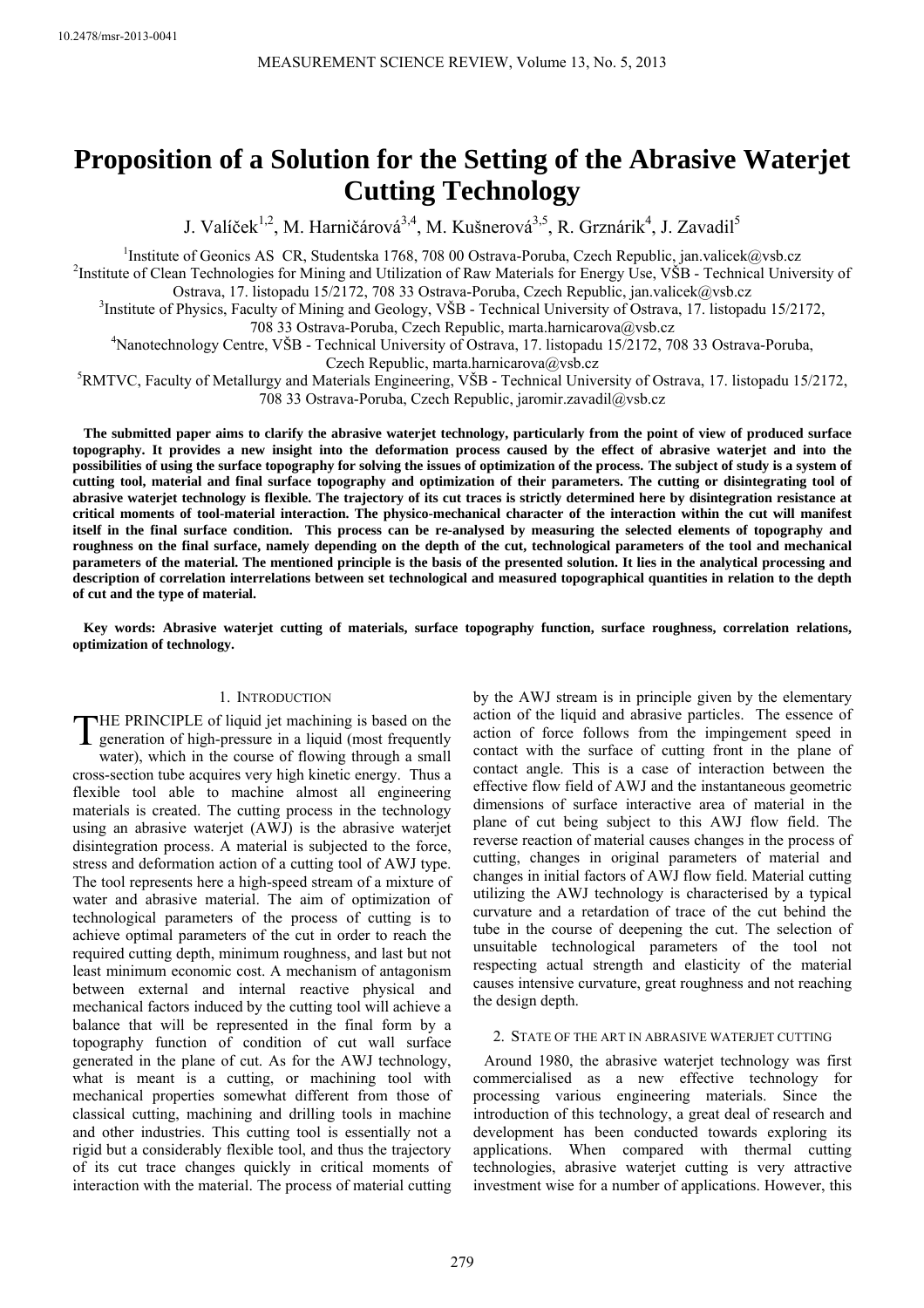technology also has disadvantages inherent in loud noise and surface quality. On the cut wall surfaces, surface irregularities in the form of striations, waviness and surface roughness are observed.

In the course of exertion of stress on the material being cut, on an interactive small area the abrasive waterjet cutting of structural components of material occurs, including the potential destruction of them in contact, due to the abrasive waterjet [1, 2, 3]. The impact of individual particles has an elastic-plastic character; if in the impact the plastic component predominates, an abrasive grain can cut and be fixed into the material both in the plane of cutting front and in the plane of cut walls. The cutting effect on the whole area of the cut is then the accumulation of effects of individual particles acting simultaneously in the effective quantity and at the effective speed of impingement. The size and the shape of chips depend on the number of simultaneously acting active edges and walls of abrasive particles and on the trajectory of their motion.

Characteristic factors are as follows:

- speed of a particle,
- mass flow rate,
- sharpness of wall angles,
- hardness of the material of a particle,
- size and shape of a particle,
- physical and mechanical properties of the material of a workpiece.

The physical and mechanical properties of the workpiece material determine the intensity of reaction forces and characterise or include each material into classes of cuttability of the material using an abrasive waterjet [4, 5]. Up to now, generally an opinion has prevailed that the cutting process and the analytical solution for it are complicated from the physico-mechanical point of view, i.e. that the unambiguous physico-mathematical description of functions taking place in the process is complicated with regard to the complexity of the whole set of engineering, technology and material factors entering the process. The issue of the physico-mechanical principle of material disintegration and the generation of a new surface by abrasive waterjet cutting remains even at present unsolved and is thus open. The mechanism of AWJ cutting is primarily studied by analytical methods. The mechanism of material removal is still little explored. Many specialists who are concerned with this issue [1, 2, 3] agree on the fact that in material disintegration the mechanisms of cutting, plastic deformation, fatigue and fracture participate. However, these mechanisms do not act separately, but they act in various combinations.

Therefore, determination of the optimal regime of AWJ ensures the effective and efficient usage of mechanical power for material cutting and influences the other important variables affecting the cutting, such as the costs of the whole technological process. In this paper, the depth of cut and the local deviation of the cut trace from the normal plane are considered to be performance measures as in many industrial applications it is the main constraint on process applicability [4]-[14]. The problem was approached by the authors in an original way. Based on the above-mentioned facts, in the presented contribution we describe a new approach to the problems concerned.

# 3. EXPERIMENTS

The material used in the experimental work is the AISI 309 steel with a thickness of 10 mm. For experiments, a CNC cutting machine WJ2020B-1Z-D, (Fig.1.) from the PTV company was used. The experiment was carried out within the framework of an academic cooperation with the Institute of Geonics AS CR, v. v. i.



Fig.1. General view of the cutting machine CNC WJ2020B-1Z-D produced by PTV.

Experimental conditions are given in Tab.1. Altogether 60 experiments were carried out using the mentioned cutting machine and the mentioned material.

| <b>TECHNOLOGY</b><br><b>FACTORS</b> | <b>UNIT</b> | <b>SYMBOL</b>  | <b>VALUE</b>     |
|-------------------------------------|-------------|----------------|------------------|
| Liquid pressure                     | <b>MPa</b>  | p              | 300              |
| Water orifice<br>diameter           | mm          | $dv_{o}$       | 0.247            |
| Abrasive nozzle<br>diameter         | mm          | $d_{abc}$      | 0.752            |
| Abrasive nozzle<br>length           | mm          | $l_{a}$        | 76               |
| Abrasive mass<br>flow rate          | g/min       | m <sub>a</sub> | 250              |
| Nozzle-surface<br>distance          | mm          | L              | 2                |
| Traverse speed                      | mm/min      | $\rm{v}_p$     | 150              |
| Abrasive size                       | <b>MESH</b> |                | 80               |
| Abrasive<br>material                |             |                | Barton<br>garnet |

Table 1. Technology parameters of abrasive waterjet cutting system in the course of verification field operational test.

We measured the 3D topography of studied surfaces using an optical profilometer FRT MicroProf, manufactured by the company Fries Research & Technology GmbH (FRT), Germany. On the basis of measurement (Fig.2.), data were analysed and interpreted to describe theoretically the topography of the surface [15].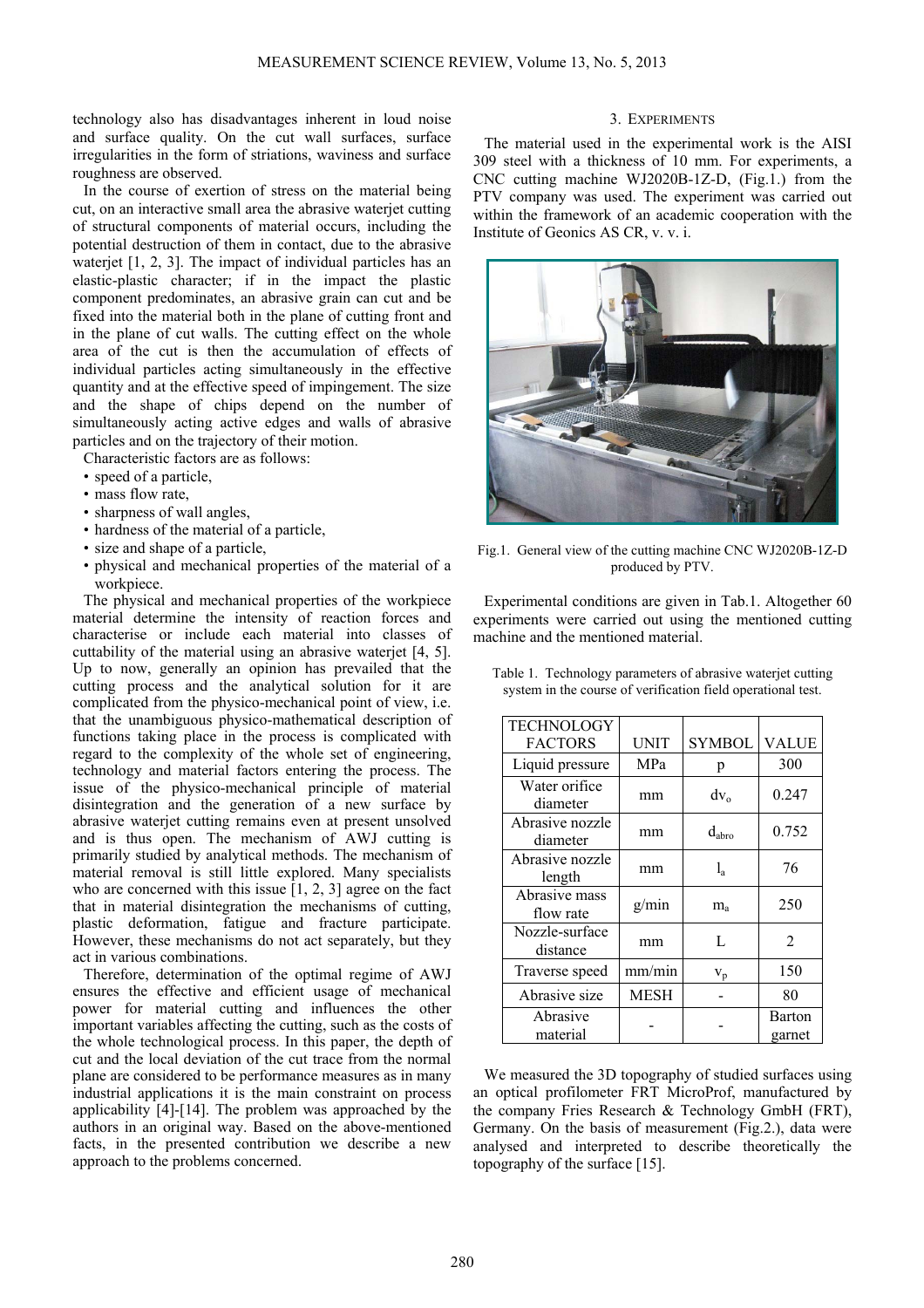

Fig.2. General view of the optical profilometer FRT MicroProf produced by FRT.

Using a CHR 150 optical sensor, the sample is illuminated by focused white light. The internal passive optics, using chromatic aberration, splits the white light into different colours.

A spectrometer detects the colour of the light reflected by the sample and determines the position of the focus point, and by means of an internal calibration table, the vertical position measured on the sample surface. The optical sensor is non-movable, the sample under study lies on a scanning table. The same optical fibre collects scattered light from the surface under study. This light is analysed by means of the spectrometer. Results of the measurement have the form of a vector and/or the matrix of heights of the surface irregularities. The basic parameters of FRT MicroProf are as follows: xy minimum range:  $200 \times 200 \mu m^2$ , xy maximum range:  $(100 \times 100)$   $10^{-6}$   $\mu$ m<sup>2</sup>, measurement range: 300  $\mu$ m  $-3.10<sup>3</sup>$  μm, vertical resolution:  $3.10<sup>3</sup>$  μm, lateral resolution: 2 μm, maximum angle of inclination of the surface roughness to the mean plane: 30.

#### 4. TOPOGRAPHY FUNCTION

A model of topography function (3) with regard to specific and optimized technology factors of abrasive waterjet cutting technology has not been systematically and comprehensively studied and published yet. The knowledge of topography function is of high importance for further analyses and for the prediction of the condition of surface topography at a change in technology regime, a change in the material being cut and at the feedback control of final surface roughness.

Surface roughness always grows where deformation stress and deformation force diminish, it means where the working ability of the tool decreases. It has considerably high values at the beginning of cut in the so-called initiation zone (i.e. to the 1-2 mm depth of cut), where the rigidity of the tool is high, but cutting into the material is most energy consuming (8). The optimum choice of process technology factors based on theoretical assumptions is connected with the achievement of good quality and performance. The majority of theoretical works are orientated towards the presentation of laboratory measurements of the authors and/or the comparison of authors' own results with results of other laboratories but without deep analyses and generalization.

So that comparable results may be obtained, actually measured values are very often distorted by their idealization. Thus a so-called "trimming" of a special entry region at the beginning of cut, which is called the initiation zone, occurs. Just the shape and the geometric factors of initiation zone are of great diagnostic importance to the evaluation of technology projects.

By means of geometric phenomena of the created surface topography (Fig.3.), solving the practical problems the most engineers and users face in the AWJ technology process, maximizing the performance of AWJ production system, and determining the values of the process parameters that will reach the desired product quality are possible. The usage of surface topography functions for AWJ helps the subjects-operators in their work process; this help is evident mainly in the sphere of making decisions concerning the correct selection of technology regime, because their decisions are only based on their experience.



Fig.3. Visual interpretation of geometrical parameters of generated surface.

This is done to derive function (1)

$$
Ra, Ra_d = f(h, E_{mat}, v_p, m_a, Y_{ret})
$$
 (1)

where *h* is the depth of cut,  $E_{mat}$  is Young's modulus,  $v_p$  is the traverse speed,  $p$  is the water pressure,  $m_a$  is the abrasive mass flow rate and *Yret* is the retardation of trace in neutral plane,  $Ra$  is roughness in the plane of cut trace and  $Ra_d$  is radial surface roughness. Thus two types of roughness are distinguished, namely roughness *Ra* directly in the trace and  $Ra_d$  in the plane of the cut (Fig.3.), where the roughness is measured in practice most frequently. In the abrasive waterjet cut, in addition to the increasing roughness *Ra*, the following items are measures of a decrease in tool rigidity: retardation intensity  $Y_{ref}$  [mm] and deviation of trace  $\delta$  [<sup>o</sup>] of cut depending on instantaneous depth of cut *h* [mm]. These geometric parameters are also connected with the technological parameters, especially with the selection of traverse speed of cutting head and with the physicomechanical parameters of material. To assess the surface roughness as permanent deformation, merely two geometric conditions, namely initial and final states, are usually respected, and thus one should proceed in small elementary steps *dx*. This behaviour of surface irregularities is defined by relation (2).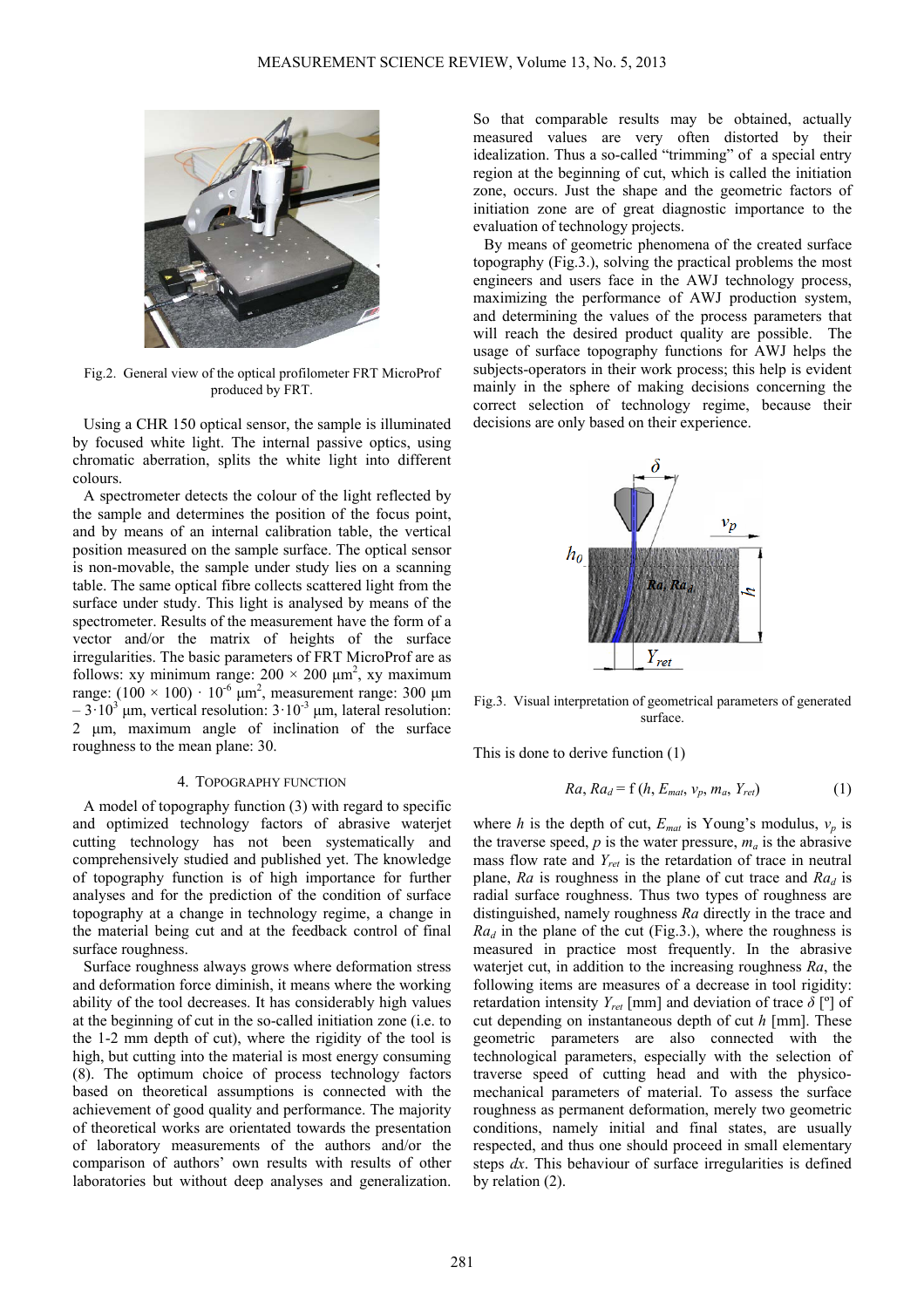$$
Ra = \frac{1}{l_n} \int_{0}^{l_p} |y(x)| dx
$$
 (2)

The topography function  $Ra_d$  is given by (3):

$$
Ra_d = Ra_j \cdot \left( \sqrt{\left( \frac{v_p}{v_{popt}} \cdot \frac{m_{aopt}}{m_a} \cdot \frac{p_{opt}}{p} \cdot \frac{d_f}{d_{fopt}}} \right) \cdot e^{-\ln \left( \sqrt{(\log h)^2} + \sqrt{(\log \frac{1}{\gamma_{ref}})^2 + Ra_{rad}^2}} \right) \right)
$$
(3)

where: *Raj* is the unit surface roughness. The first member under radical is called a technological factor  $K_{tech}$ . Parameter  $d_f$  is a focusing tube diameter.

The coefficient of cuttability of the material using a flexible beam  $K_{cut}$  is calculated according to the following relation

$$
K_{cut} = \frac{Ra \cdot h}{Y_{ret}} = \frac{10^{12}}{E_{mat}^2} = konst
$$
 (4)

The main topographic parameters  $Ra$ ,  $Y_{ret}$ ,  $\delta$  according to Fig.3. can be analytically expressed as in  $(5)$ ,  $(6)$ ,  $(7)$ ,  $(8)$ , (9).

$$
\delta = \arctg\left(\frac{Y_{ret}}{h}\right) \tag{5}
$$

$$
\delta_0 = \arctg\left(\frac{Y_{ret0}}{h_0}\right) \tag{6}
$$

where:

$$
Y_{ret} = \frac{Ra \cdot h}{K_{cut}}; Y_{ret0} = \frac{Ra_0 \cdot h_0}{K_{cut}}
$$
(7)

An important analytical factor is the determination of geometric parameters and position of equilibrium/neutral plane  $h_0$  in the cut produced by abrasive waterjet cutting [4, 10]. The depth level of the plane  $h_0 = K_{cut} / Ra_0$  is illustrated in Fig.3. It forms the marked boundary of a relatively smooth cut above the level  $h<sub>o</sub>$ . Below the level  $h<sub>o</sub>$ , the curvature of trace and roughness grow vigorously. The explanation of this phenomenon can be seen in the equalization of tensile and compressive stresses in the cut. The value  $h<sub>o</sub>$  varies for different materials and is a function of *Kcut* and *Emat*. However, statistically determined values of trace roughness  $Ra_0 = 3.7$  µm are constant in the plane  $h_0$ and do not depend on the type of material. Generally, it is a case of the depth level in cuts, where tensile stresses and compressive stresses will be equalized. Roughness *Ra* in the cut trace can be determined according to (8):

$$
Ra = \frac{Y_{ret} \cdot K_{cut}}{h}; Ra_0 = \frac{Y_{ret0} \cdot K_{cut}}{h_0}
$$
(8)

or also according to (9)

$$
Ra = -10 \cdot \left(\frac{1 - K_{cut}}{K_{cut} - h}\right) \tag{9}
$$

The main topographic parameters *Ra*, *Yret*, *δ* are, according to the above-mentioned equations, in functional relation to Young's modulus *Emat*. The calculation of optimal parameters (Tab.2.) is thus executed according to the equations derived by us (after their conversion of the derived physical equations that were in the form of algorithm presented in the patent application [16] to regression relations) according to Young's modulus *Ema*<sup>t</sup> [MPa] [9]. The optimized technological parameters are then obtained by calculation for a specific depth level of neutral plane  $h_0$  in the given material. At the level of neutral plane, a stress-strain balance exists in the cut. Variables  $h_0$ ,  $Y_{\text{ret}}$  and *Ra<sub>d0</sub>* are put into (3) and a sought optimized parameter is calculated. In the given equation, this parameter is contained in the first member under radical.

Optimized diameter of tube (10):

$$
d_{aopt} = 0.223 + 7.458 \cdot 10^{-6} \cdot E_{mat} - 2.016 \cdot 10^{-11} \cdot E_{mat}^2 + 3.167 \cdot 10^{-17} \cdot E_{mat}^3 \quad (10)
$$

Optimized ratio – focusing tube / water orifice diameter ratio (11):

$$
K_{dadv} = 0.067 + 1.850 \cdot 10^{-6} \cdot E_{mat} - 5.190 \cdot E_{mat}^2 + 8.125 \cdot 10^{-18} \cdot E_{mat}^3 \tag{11}
$$

Optimized water orifice diameter (12):

$$
d_{vopt} = d_{aopt} \cdot K_{dadv} \tag{12}
$$

Optimized cutting head speed (13):

$$
v_{\text{popt}} = 422,438 - 0.004 \cdot E_{\text{mat}} + 1.961 \cdot 10^{-8} \cdot E_{\text{mat}}^2 - 3.640 \cdot 10^{-14} \cdot E_{\text{mat}}^3 \tag{13}
$$

Optimized abrasive mass flow rate (14):

$$
m_{aopt} = 74.139 + 0.002 \cdot E_{mat} - 6.688 \cdot 10^{-9} \cdot E_{mat}^2 + 1.048 \cdot 10^{-14} \cdot E_{mat}^3 \quad (14)
$$

Optimized pump pressure (15):

$$
p_{opt} = 42.0344 + 0.001 \cdot E_{mat} - 3.411 \cdot 10^{-9} \cdot E_{mat}^2 + 5.403 \cdot 10^{-15} \cdot E_{mat}^3 \tag{15}
$$

For the calculation of depth of initiation zone, the following relation (16) holds true:

$$
h_{iz} = h_j \ 0.5 \left( \frac{v_{popt}}{v_p} \cdot \frac{m_a}{m_{aopt}} \cdot \frac{p}{p_{opt}} \cdot \frac{d_{fopt}}{d_f} \right)^{0.25} 10^{\log \left( \frac{0.1 R a_o K cut}{0.1 R o + 1} \right) \left( \frac{R a_{do}}{R a_o} \right)^{0.5}} \right) (16)
$$

where  $K_{cut}$  is the coefficient of cuttability using an abrasive waterjet,  $Ra_0$  is trace roughness in neutral plane  $h_0$ ,  $R_{\text{ad0}}$ is radial roughness in neutral plane  $h_0$ . For AISI 309,  $E_{mat} = 200 \text{ GPa}$ ; at  $K_{tech} = 1$ .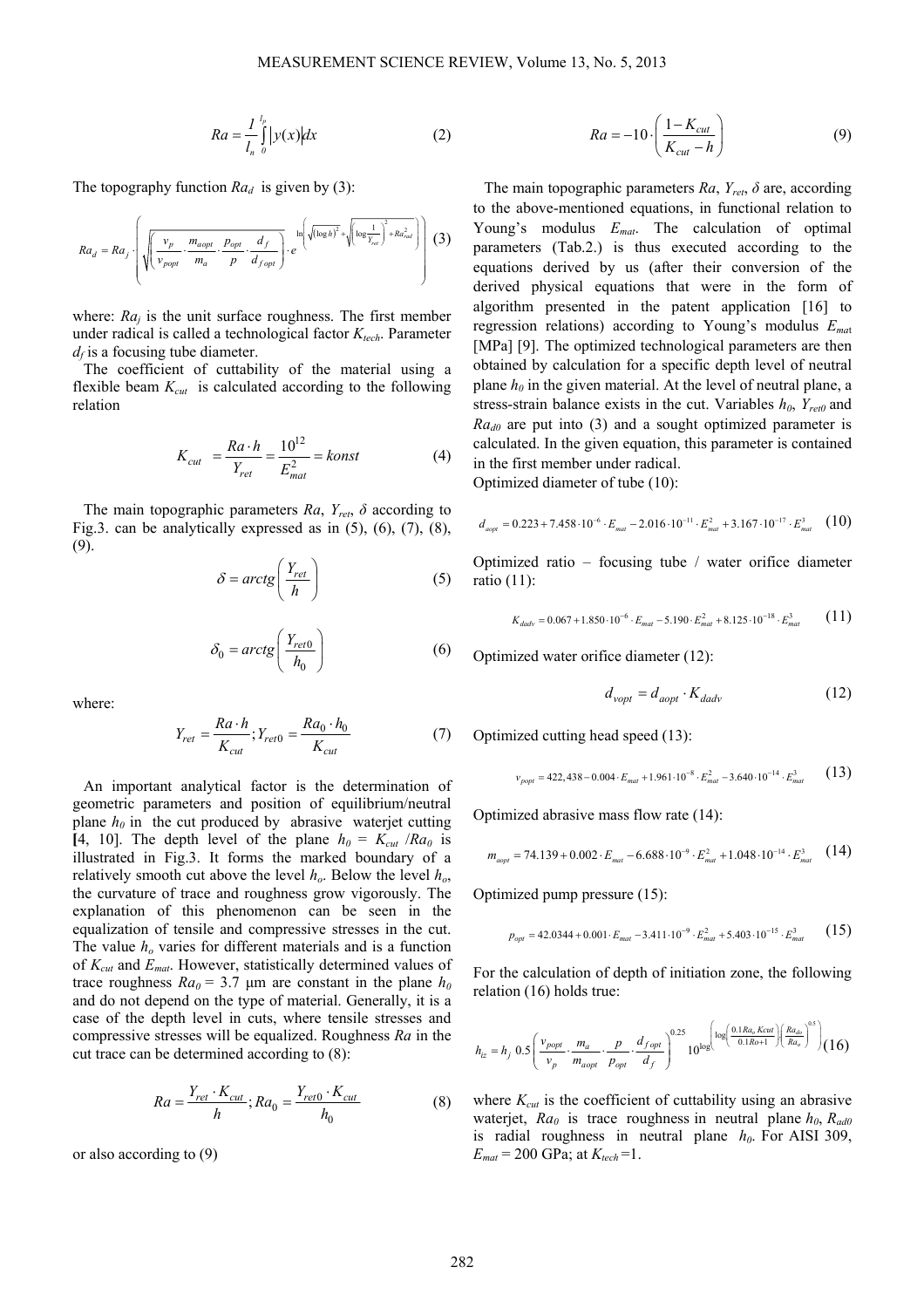Table 2. Technologically optimized values.

| Parameter          | Value   | Unit    |
|--------------------|---------|---------|
| $d_{aopt}$         | 1.161   | mm      |
| $K_{dadv}$         | 0.294   |         |
| $d_{vopt}$         | 0.342   | mm      |
| $v_{\text{popt}}$  | 135.508 | mm·min  |
| $m_{aopt}$         | 386.515 | $g$ min |
| $p_{\textit{opt}}$ | 188.823 | MPa     |

#### 5. RESULTS AND DISCUSSION

Of the technology of abrasive waterjet cutting of materials, the creation of relatively great roughness in the so-called initiation zone, i.e. in the area of entry of the abrasive waterjet to the material, is characteristic. According to the type of material and the selection of technological parameters of the tool, the achieved depth ranges from 0.5 to 2.5 mm. The prediction of final roughness and initiation zone in the case of topography functions under different technological conditions is shown in Fig.4. In this figure, the influence of technology factors on the depth of initiation zone in the given material is evident. The core of the solution consists of the distribution functions of measured values of proposed basic geometric parameters of surface and the study of regular relations among them in relation to the mechanical parameters of the material and in relation to the parameters of the cutting tool. This statement can be well illustrated on evolution of the curves in Fig.4., namely for material steel AISI 309 with modulus of elasticity in tension of 200 GPa. We see here theoretical predictive values of radial roughness  $Ra_d$  calculated in accordance with (3) represented by smooth curves. It is apparent that they fit

very well the oscillating values from the records of the profilometer. Optimal feed rate  $v_{\text{post}} = v_{\text{pA}} = 136$  mm/min was calculated for the given material according to (13) and Table 2., which summarises also other optimised parameters according to the relevant equations. By changing an optimal feed rate, for example, to the values  $v_{pB} = 34$  mm/min, or  $v_{pC}$  $= 542$  mm/min we obtain according to  $(17)$  technological factors  $K_{techA}$  =1,  $K_{techB}$  = 0.5, or  $K_{techC}$  = 2. In results we get then also adequate values  $Ra_{dA}$ ,  $Ra_{dB}$ ,  $Ra_{dC}$ , and analogically for the depth and roughnesses in the initiation zone we get parameters  $h_{izA}$ ,  $h_{izB}$ ,  $h_{izC}$ . The roughnesses on the first contact with the tool can be read on the adequate curves  $h_{iz}$ . Average value of the measured roughness of the dividing cut in the case of  $Ra_{dA}$  is 12.3  $\mu$ m, in the case of  $Ra_{dB}$  it is 10.2 μm, and in the case of  $Ra_{dC}$  it is 22.2 μm. Roughnesses at the depth levels  $h_{iz}$ ,  $h_{0}$ , or  $h_{lim}$  can be read from the diagram. In regard to the output and economic parameters and quality parameters we were able to make the following conclusions: The curve  $Ra_{dA}$  ( $K_{tech}$ =1) gives good roughness with good economics and output. The curve  $Ra_{dB}$  ( $K_{tech}$ =2) gives very good roughness, but the output rapidly drops due to low feed rate and the price of output rapidly increases. The curve  $Ra_{dC}$  ( $K_{tech}$ =0.5) shows very high output due to high feed rate and cheap operation, but also excessively high roughness of the cutting wall. Impact of the change of technology is here simulated in a simplified manner by change of the feed rate, with preservation of all other parameters according to Table 2. It is, however, possible to mutually combine the change of technological parameters contained in (17) and model mathematically the final state of the cut according to the presented procedure. This can be easily realised, for example, in the program Matlab.



Fig.4. Prediction of maximal depth of initial zone for AISI 309,  $E_{mat} = 200$  GPa and  $v_p = v_{popt} = 136$  mm.min<sup>-1</sup>.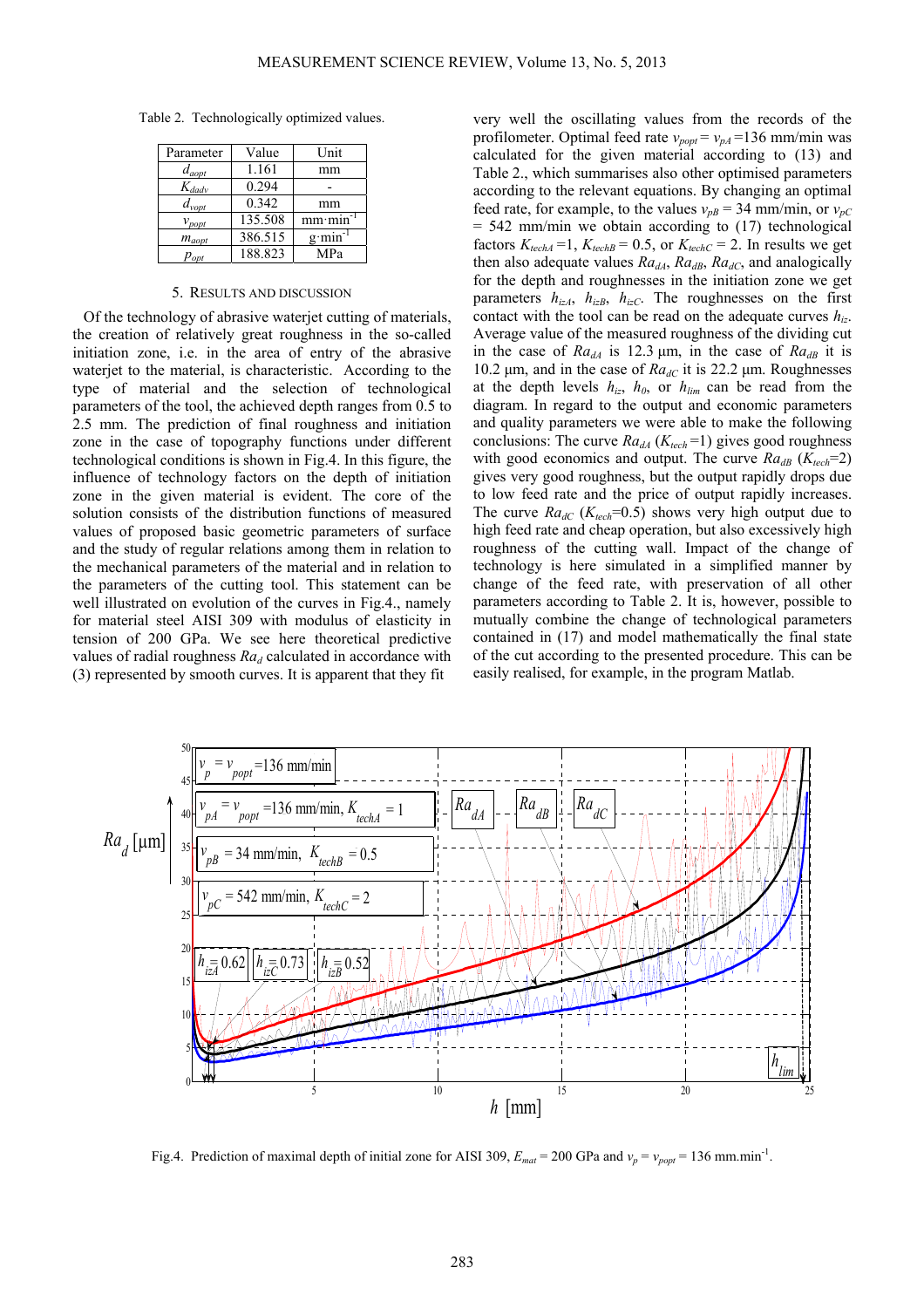To achieve the economically effective process with the least energy losses, it is necessary to determine correctly the technological parameters of the process. As optimization technologies for various kinds of materials are given by relation criteria, the cutting speed, focusing tube diameter, abrasive mass flow rate and optimized pump pressure were selected [9, 10]. The technology factor for the selection of (17):

$$
K_{tech} = \sqrt{\left(\frac{v_p}{v_{popt}} \cdot \frac{m_{aopt}}{m_a} \cdot \frac{p_{opt}}{p} \cdot \frac{d_f}{d_{fopt}}\right)}
$$
(17)

This technology factor determines the influence of selected technological parameters on surface topography in various kinds of materials. Simultaneously, it also expresses money and energy consumption [7]. In Fig.5. optimized technology factors for material cutting are stated.



Fig.5a. Optimized technological parameters according to *Emat* [MPa] according to the above-presented (13), (14) and (15).



Fig.5b. Optimized technological parameters according to *Emat* [MPa] according to the above-presented (10), (11), (12) and (17).

### 7. CONCLUSION

The aim of the submitted contribution was to show the possibilities of using the topography of surface in the optimization of technological parameters. The analysis of the problem, proposal of the solution, and the interpretation of geometric parameters of surface topography were made. From the surface a topography function, forming the basis for predicting the quality and control of abrasive water jet technology for material cutting, is derived in an original way. The basic form of an equation for the predictive calculation of roughness as well as other equations for various application purposes, especially for the calculation of optimal traverse speed, optimized focusing tube diameter,

optimized mass flow rate, optimized pump pressure, and technologically important parameter  $K_{tech}$  for the comparison of money and energy consumption in selected technology regimes are presented here. The derived relations are generally valid for different types of materials according to their Young's moduli and also according to required depths of cut. Optimized technological parameters are then obtained by calculation for a specific depth level of neutral plane  $h_0$  in the given material. At the level of neutral plane, a stress-strain balance exists in the cut. New findings supplement the theoretical basis of abrasive waterjet technology for material cutting and provide an assumption of suitable application in practice.